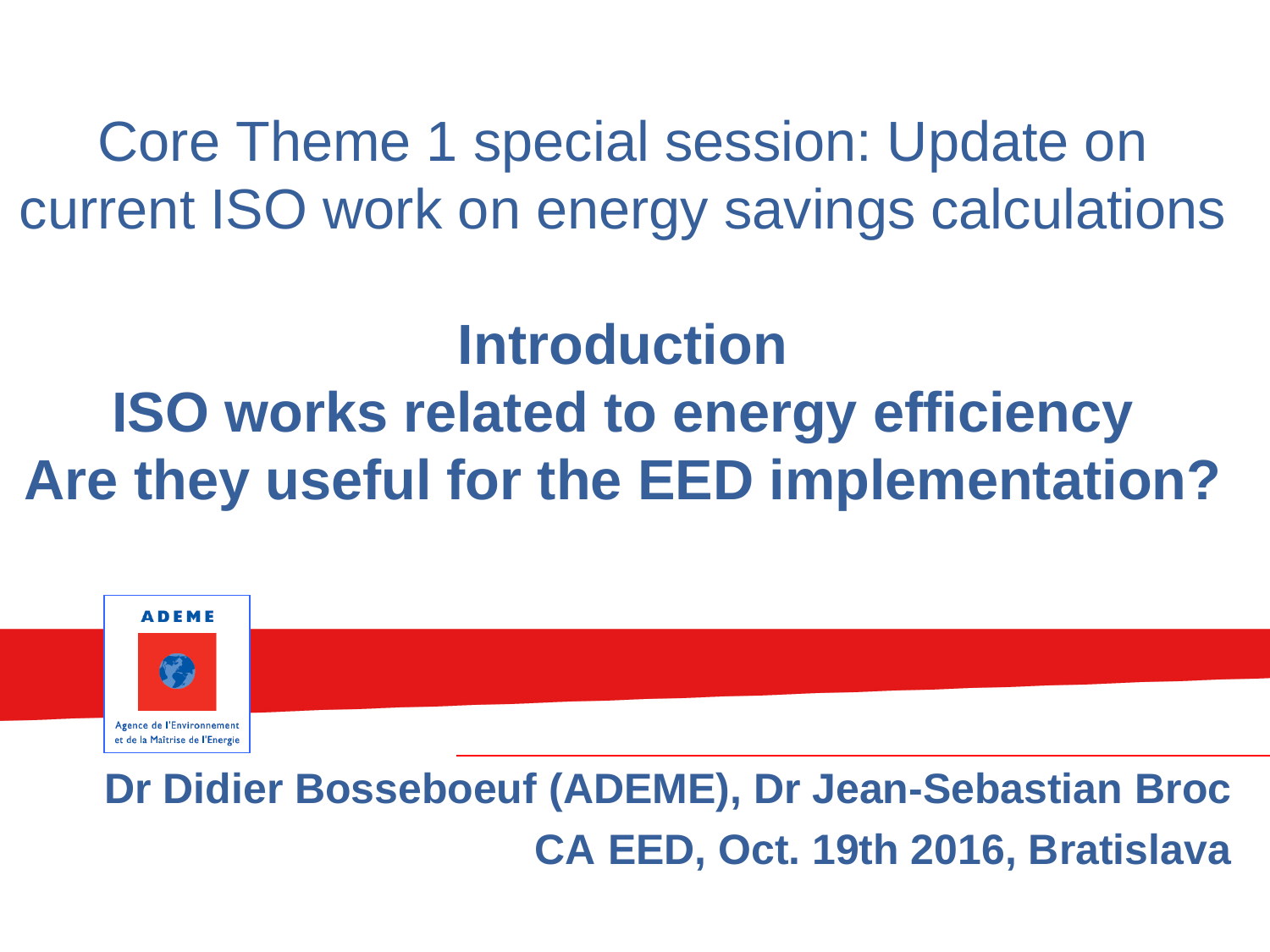## **Objectives of the session**

• To inform CA-EED experts on the on-going works at ISO in relation to EED implementation

**ADEME** 

Agence de l'Environnemen et de la Maîtrise de l'Energie

- To exchange on contents of two examples of on going standards
- To attract EU experts in the negociation process on current energy efficiency standards
- To attract EU experts in the voting procedure of energy efficiency related ISO standards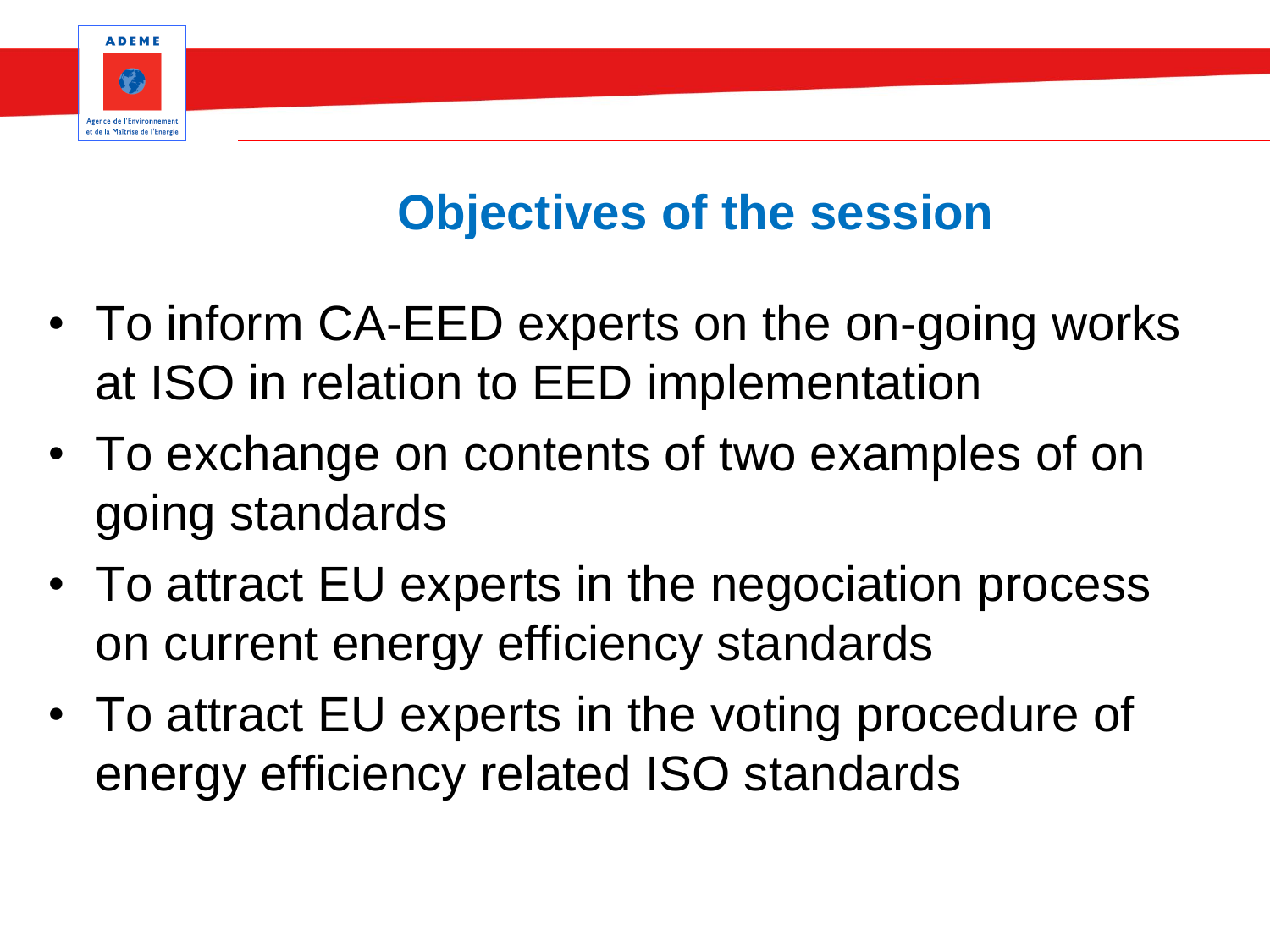# **What is an ISO standard?**

- 1. International standard negotiated by national standardization body
- 2. New standard proposed by a country (NWIP) to ISO in relation to a determined topic (ex: energy saving calculation TC 257). Accepted if at least 5 countries are interested.
- 3. Could be Mandatory but more generally voluntary
- 4. No free access. Price related to the length of the standard
- 5. Classic structure
	- *1. Scope*

**ADEME** 

 $\bigcap$ 

Agence de l'Environnemen et de la Maîtrise de l'Energie

- *2. Terminology (new terms included in the new standard)*
- *3. references (mainly to others ISO works*
- *4. Core text*
- *5. Some annexes can be add*
- *6. Some quantitative examples*
- 6. Long process of negotiation (3 years or more)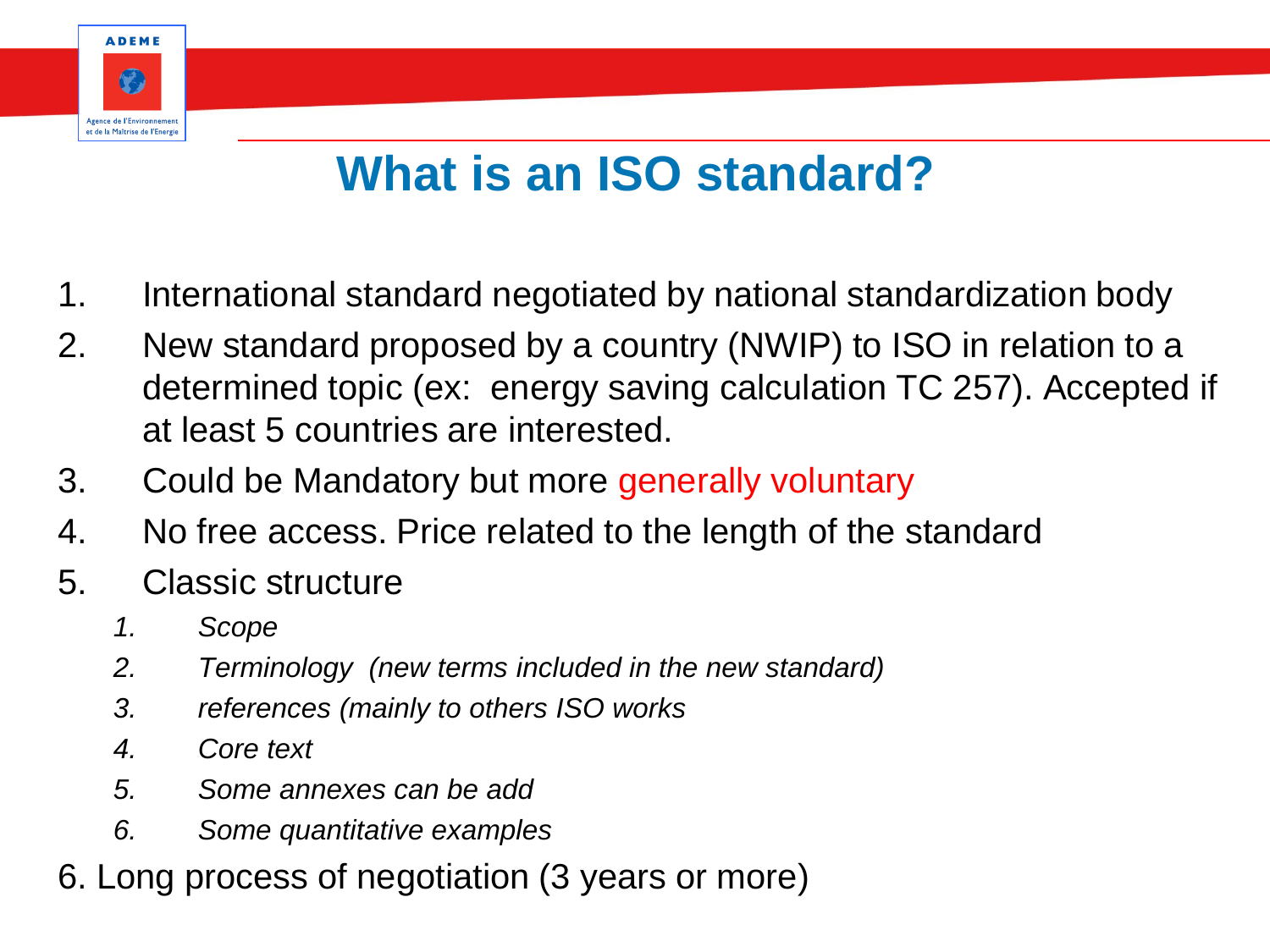# **ISO Process The example of the 50047 on energy saving calculation for a country**

1. NWIP accepted 1st April 2015 (15 countries)

**ADEME** 

 $\left( \begin{matrix} \cdot \end{matrix} \right)$ 

Agence de l'Enviro

- 2. Powerpoint presentation at Tehran (Sept 2015)
- 3. Sending a first working draft to WG members January 2016 for comments
- 4. Processing of comments and presentation of the results at TC 257 March (Birmingham) : 6 countries
- 5. Implementation of accepted comments for the committee draft (end of March 2016)
- 6. Launch of 2 months committee draft vote
- 7. Processing of comments and presentation of the results at TC 301 June 2016 (Stockholm) (8 countries)
- 8. DIS voting procedure (Until February 2017)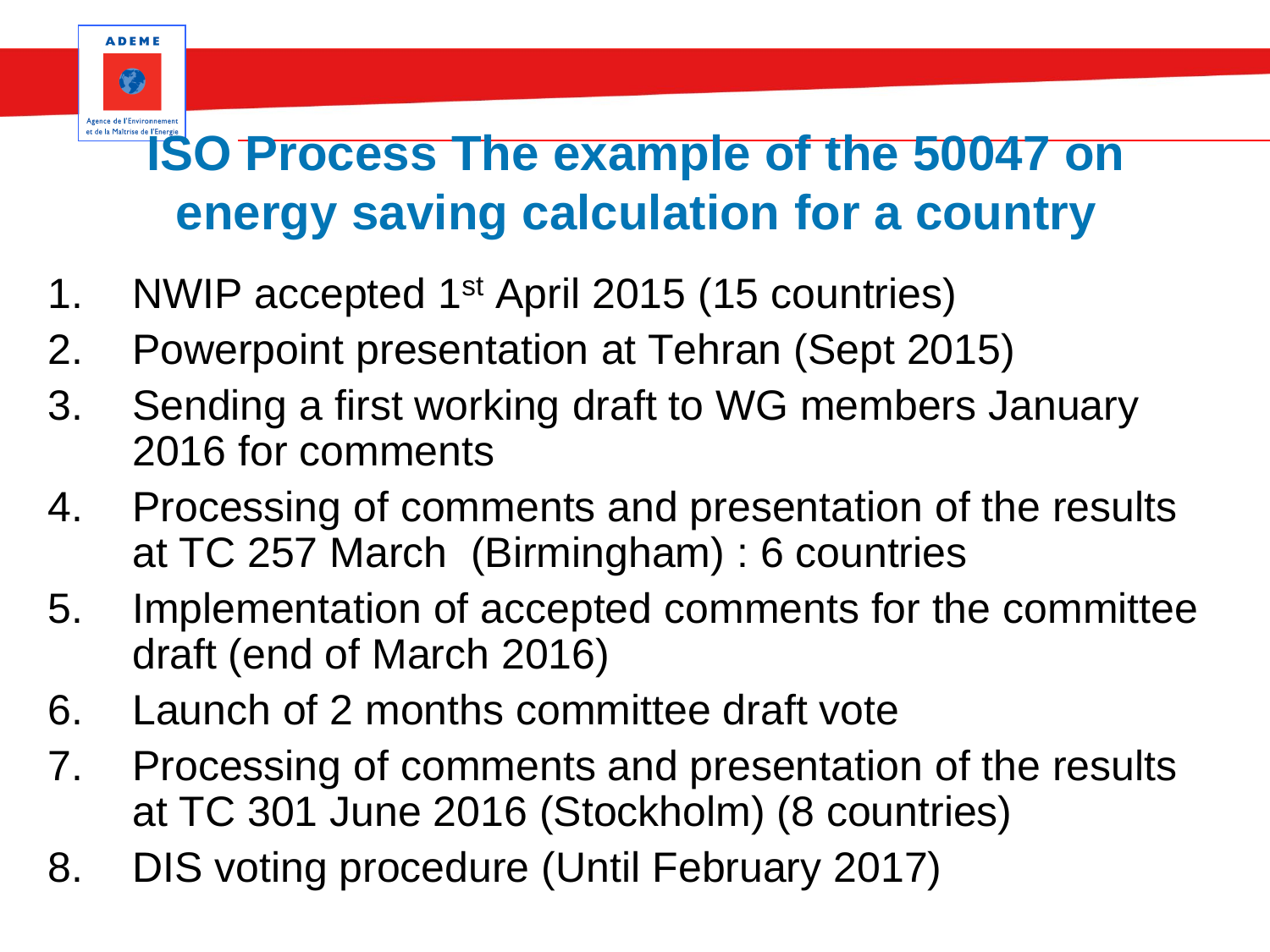

# **The involvement of CA EED experts on ISO works: the example of France**

- EMEES and ODYSSEE european projects
- ESD negociation team on energy saving calculation
- Co-chairing of the European Standard CEN-CENELEC 16212
- Participant to ISO 17742 on energy saving calculation at level of country, regions and cities (Convenor P. Boonekamp, NL)
- Convenor of ISO standard 17743
- Convenor of ISO standard 50046 on « General quantification methods for predicted energy savings"
- Convenor of the ISO Standard 50049 on « Calculation methods for energy efficiency and energy consumption variations at country, region and city levels: relation to energy savings and other factors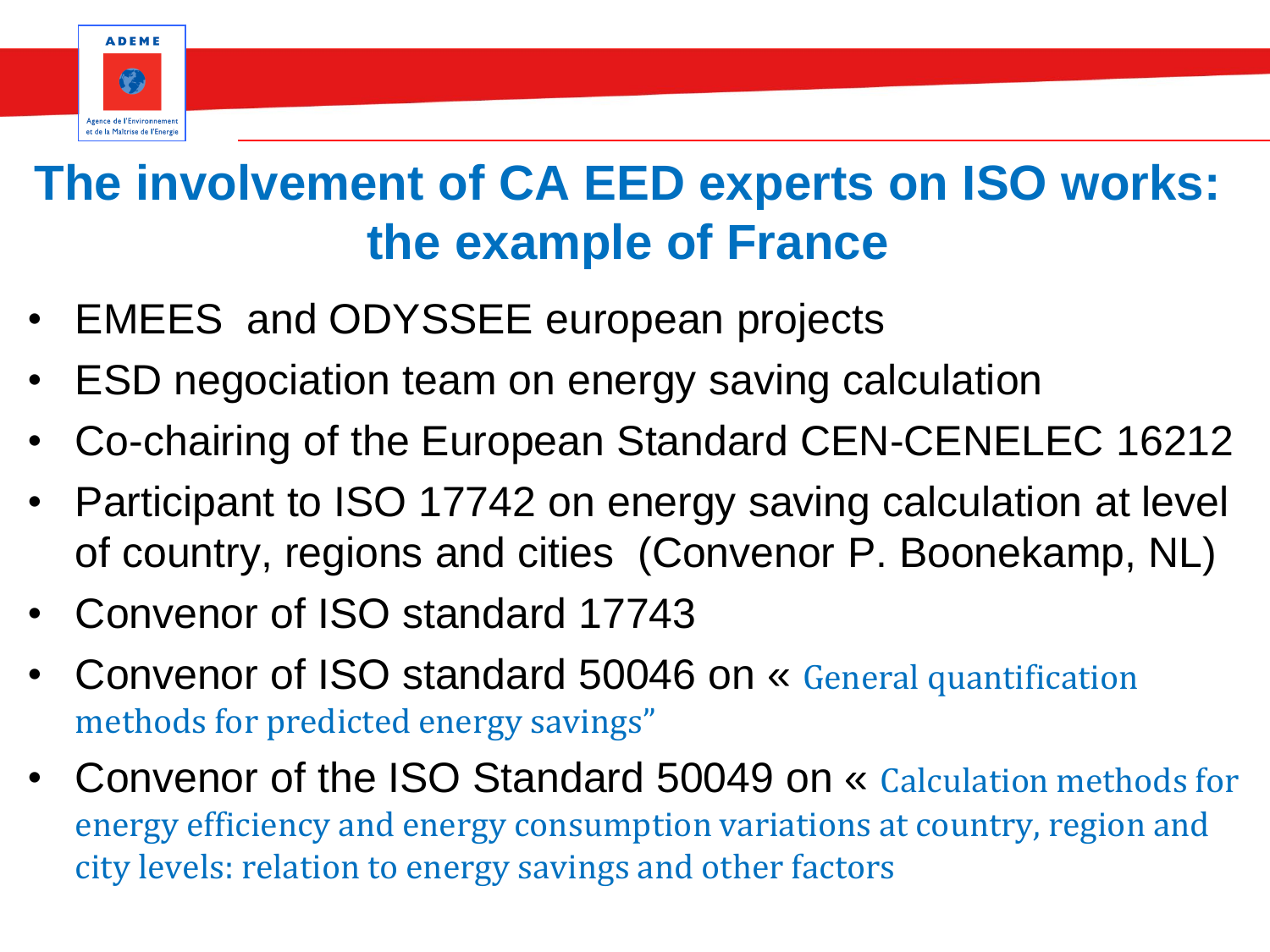

#### **Overview of the international standards about energy efficiency CENELEC**

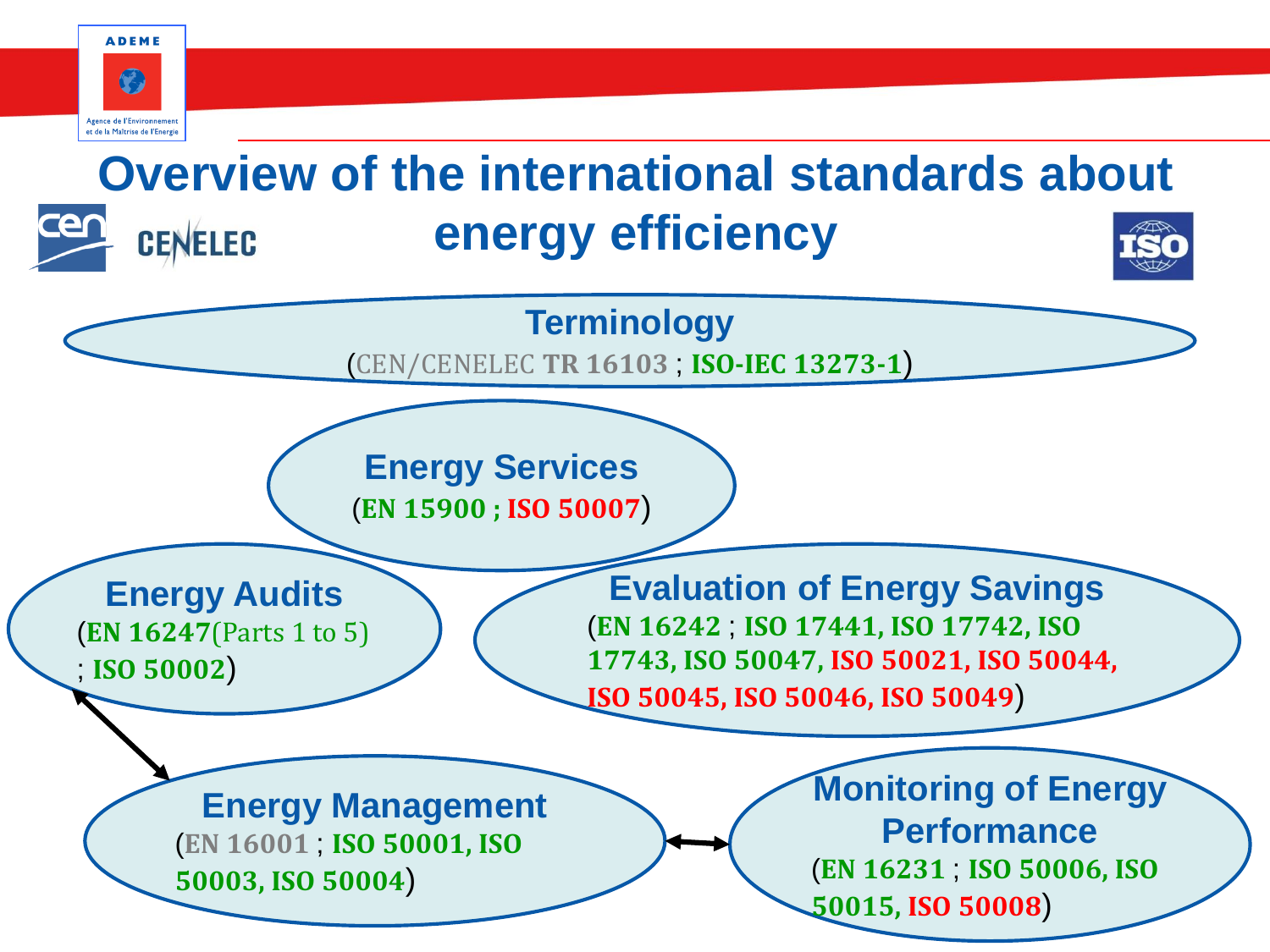

#### **Sector Forum Energy Management**

[http://www.cencenelec.eu/standards/Sectors/SustainableEnergy/Manage](http://www.cencenelec.eu/standards/Sectors/SustainableEnergy/Management/Pages/default.aspx) [ment/Pages/default.aspx](http://www.cencenelec.eu/standards/Sectors/SustainableEnergy/Management/Pages/default.aspx)

- CEN/CLC JWG1 Energy Audits
- $\checkmark$  CEN/CLC JWG3 Energy management and services General requirement and qualification procedures (previously CEN/CLC/BT/TF 189)
- $\checkmark$  CEN/CLC JWG4 Energy efficiency and saving calculation (previously CEN/CLC BT/TF 190)
- $\checkmark$  CEN/CLC JWG9 Energy measurement plan for organisations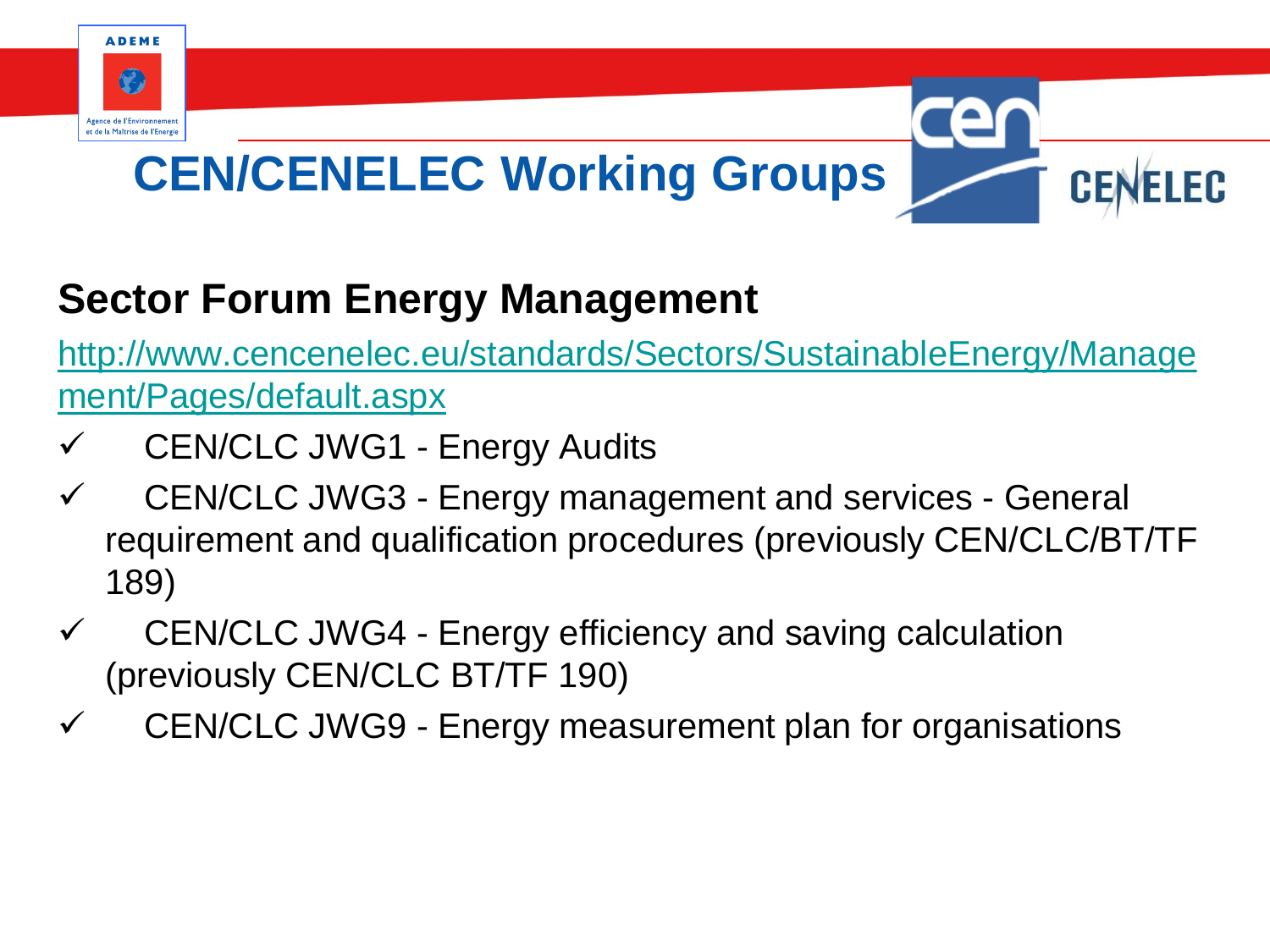



- Now **Technical Committee TC 301** ("Energy management and energy savings")
- (previously TC202 "Energy management" and TC257 "Evaluation of energy savings")

[http://www.iso.org/iso/iso\\_technical\\_committee?commid=6077221](http://www.iso.org/iso/iso_technical_committee?commid=6077221)

- $\checkmark$  WG 1: Energy management
- $\checkmark$  WG 2: Energy performance metrics
- $\checkmark$  WG 3: Measurement and verification of organizational energy performance -- General principles and guidelines
- $\checkmark$  WG 4: Opportunities for improvement
- $\checkmark$  WG 5: Energy services
- $\checkmark$  WG 6: Data for energy management systems
- **WG 7: Methodological framework of calculation and reporting on energy savings**
- **WG 8**: **Energy savings in regions**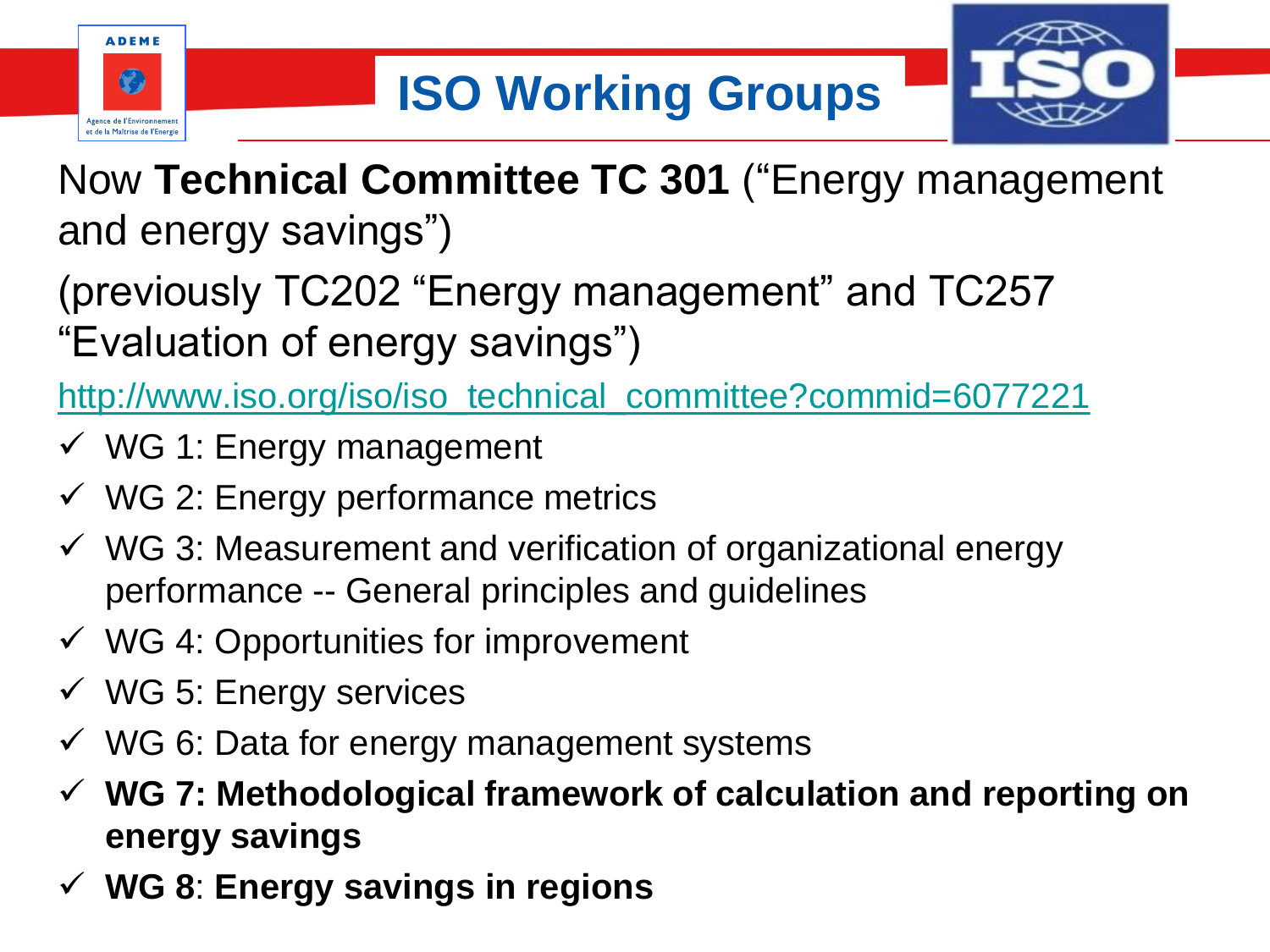

# **ISO Working Groups**



#### **Technical Committee TC 301** ("Energy management and energy savings")

[http://www.iso.org/iso/iso\\_technical\\_committee?commid=6077221](http://www.iso.org/iso/iso_technical_committee?commid=6077221)

(continuation)

- $\checkmark$  WG 9: Energy savings of projects
- $\checkmark$  WG 10: Energy savings in organizations
- $\checkmark$  WG 11: Economics and financial evaluation
- $\checkmark$  WG 12: Energy savings evaluators
- $\checkmark$  WG 13: Evaluation of energy savings of thermal power plant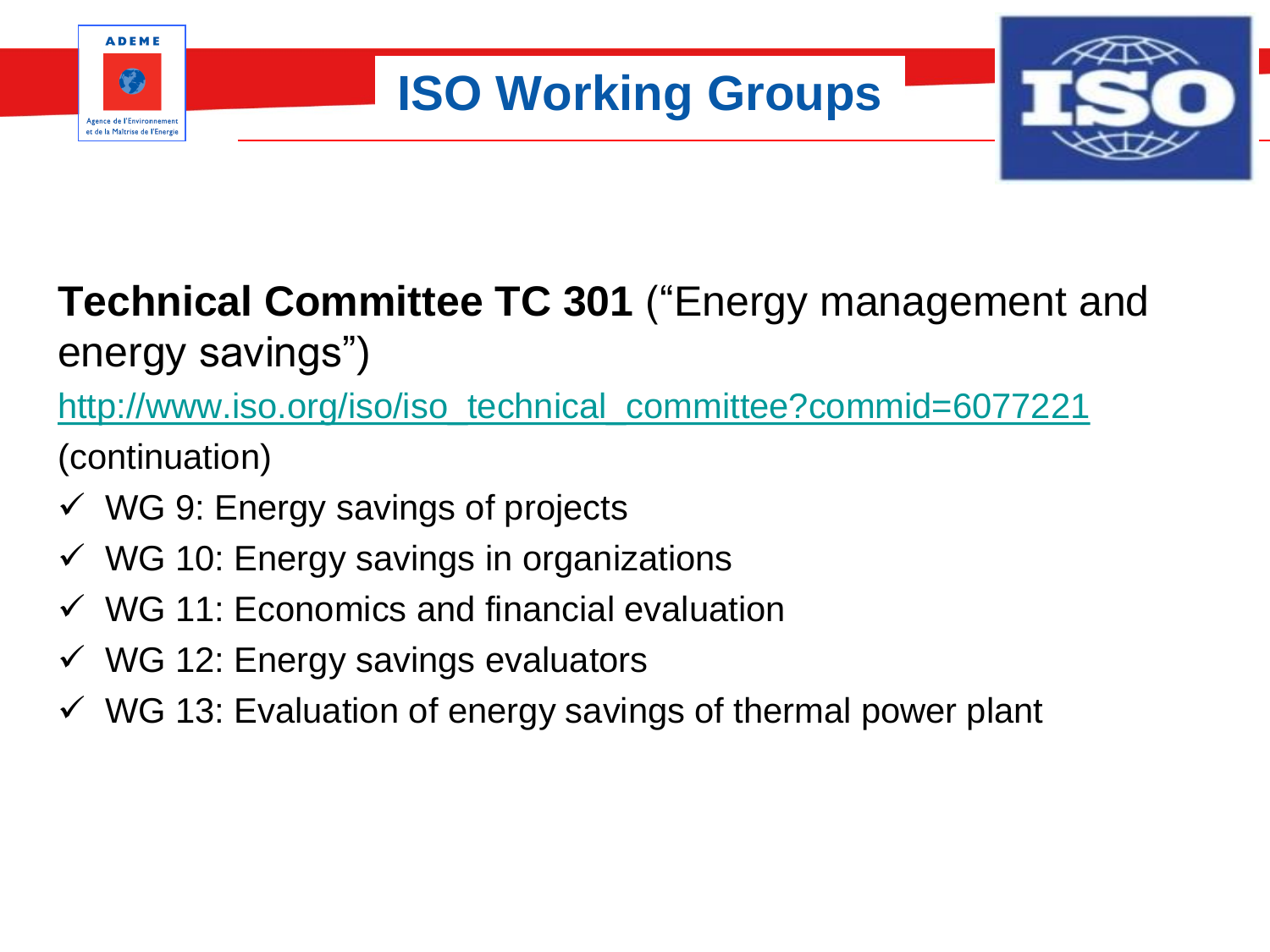

### **Standards about terminology**

| Ref.                             | <b>Title</b>                                                                                                                        | <b>Status</b>                                             | <b>Links with EED</b>      |
|----------------------------------|-------------------------------------------------------------------------------------------------------------------------------------|-----------------------------------------------------------|----------------------------|
| <b>TR 16103</b><br>(CEN/CENELEC) | Energy management and<br>energy efficiency -<br>Glossary of terms                                                                   | Published in 2010<br><b>Withdrawn</b> in<br>Janurary 2016 | <b>Art.2</b> (definitions) |
| <b>ISO-IEC</b><br>13273-1        | Energy efficiency and<br>renewable energy sources -<br>- Common international<br>terminology -- Part 1:<br><b>Energy efficiency</b> | <b>Published in March</b><br>2016                         | <b>Art.2</b> (definitions) |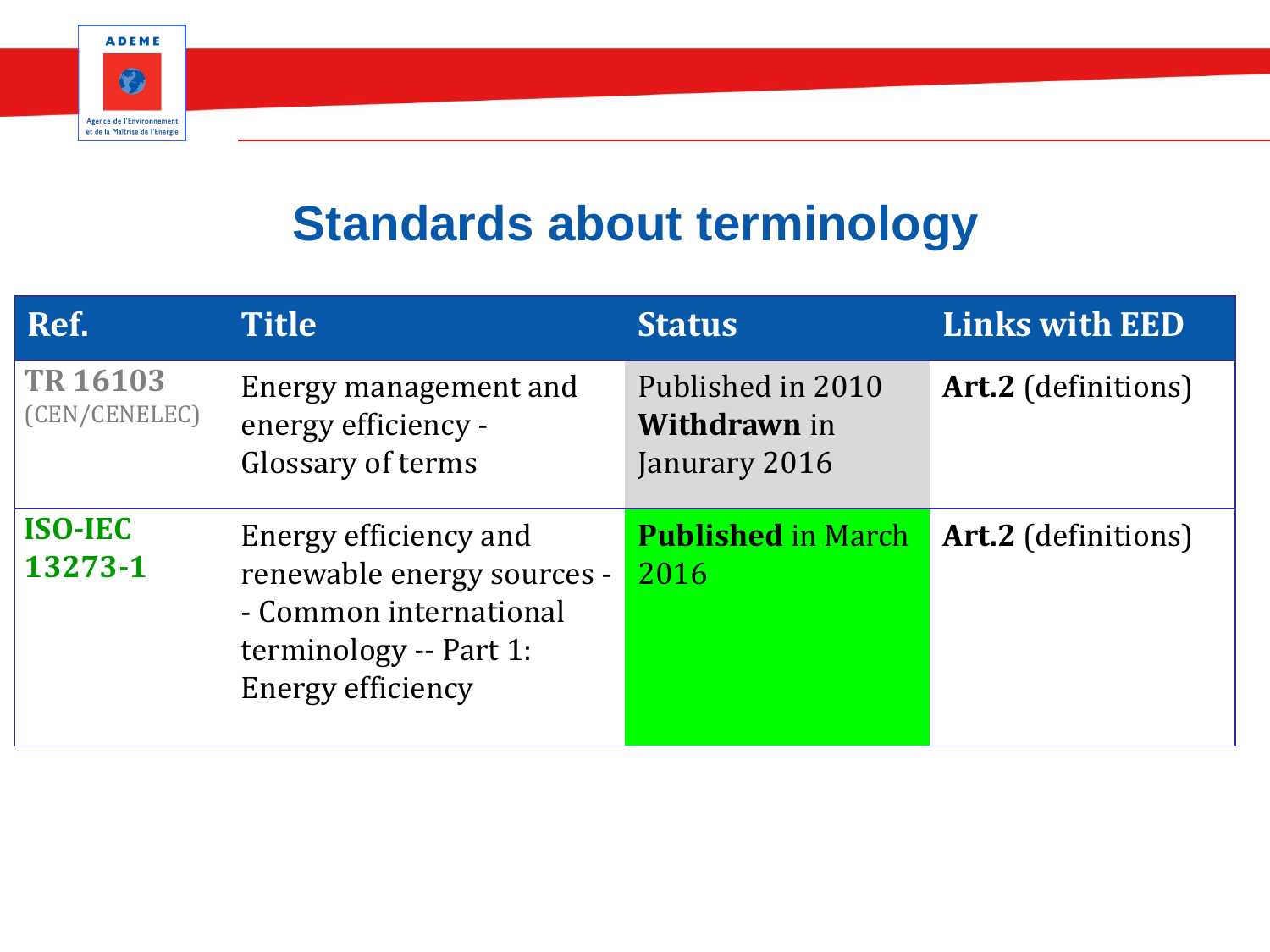

#### **Standards about energy audits**

| Ref.                | <b>Title</b>                                                                                                                                                | <b>Status</b>                                                                                        | <b>Links with EED</b>                                                                                                                                                                                                                                   |
|---------------------|-------------------------------------------------------------------------------------------------------------------------------------------------------------|------------------------------------------------------------------------------------------------------|---------------------------------------------------------------------------------------------------------------------------------------------------------------------------------------------------------------------------------------------------------|
| EN<br>16247         | Energy audits<br>Part 1: general<br>requirements<br>Part 2: Buildings<br>Part 3: Processes<br>Part 4: Transport<br>Part 5: Competence of<br>energy auditors | <b>All published</b><br>Part 1: 2012<br>Part 2: 2014<br>Part 3: 2014<br>Part 4: 2014<br>Part 5: 2015 | Art.8: mandatory audits +<br>promotion of audits for<br><b>SME</b><br><b>Annex VI</b> : minimum<br>criteria for audits<br>Art.16:<br>qualification/accreditatio<br>n/certification of auditors<br>Art.5 $(S7.b)$ : energy<br>audits in public buildings |
| <b>ISO</b><br>50002 | Energy audits --<br>Requirements with<br>guidance for use                                                                                                   | Published in 2014,<br>but not endorsed<br>by CEN                                                     | Not applicable for<br>European regulations                                                                                                                                                                                                              |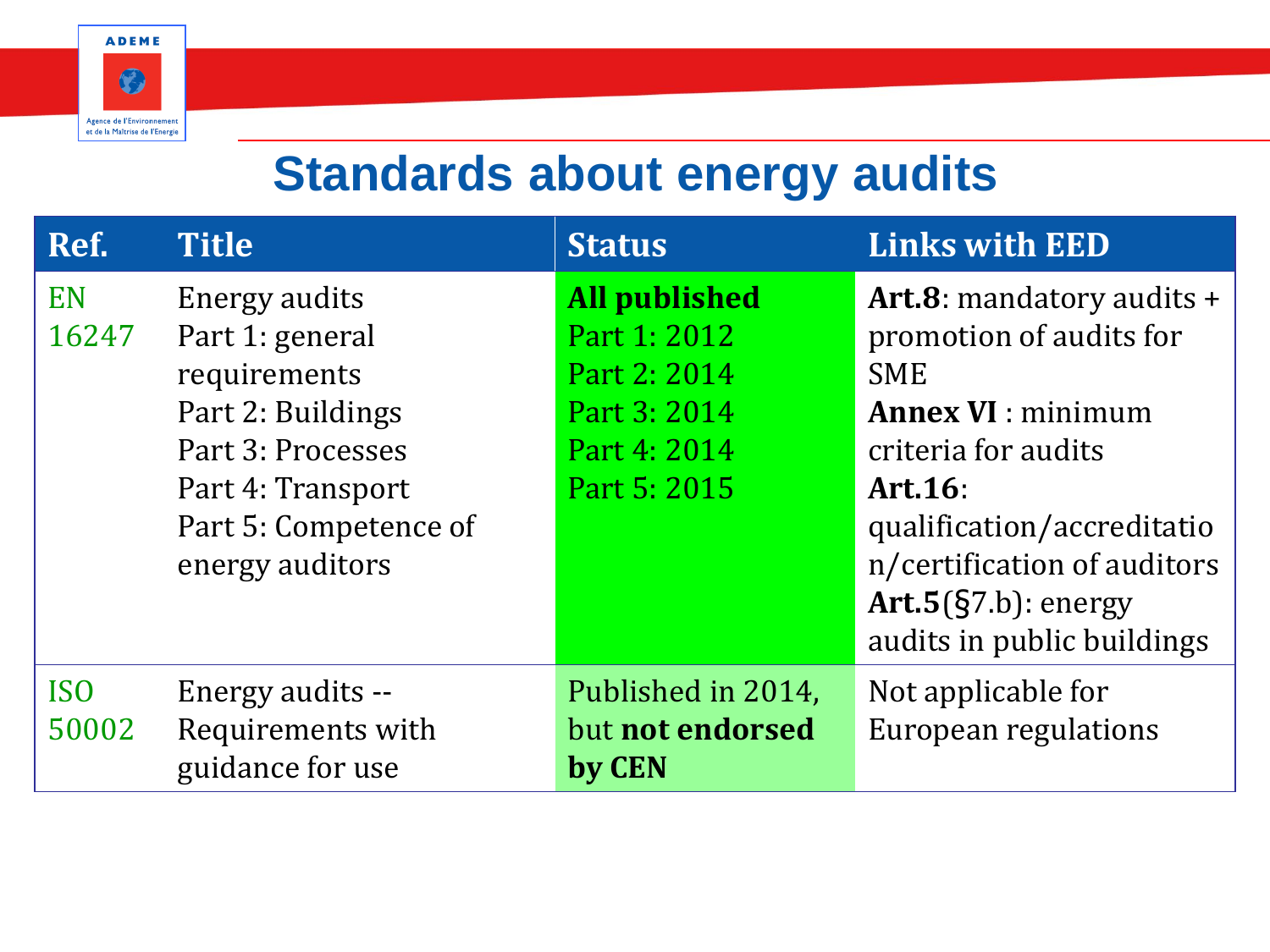

### **Standards about energy management**

| Ref.                     | <b>Title</b>                                                                                                                         | <b>Status</b>                                                  | <b>Links with EED</b>                                                                                                           |
|--------------------------|--------------------------------------------------------------------------------------------------------------------------------------|----------------------------------------------------------------|---------------------------------------------------------------------------------------------------------------------------------|
| EN<br>16001              | Energy management systems                                                                                                            | Published in 2009,<br>withdrawn in 2011                        | <b>Art.8:</b> alternative to<br>mandatory audits +                                                                              |
| <b>ISO</b><br>50001      | Energy management systems --<br>Requirements with guidance for<br>use                                                                | <b>Published in 2011</b><br><b>Currently under</b><br>revision | promotion of EMS<br>for SME<br>$Art.5(\S7.b): EMS$ in<br>public buildings                                                       |
| IS <sub>0</sub><br>50003 | Energy management systems --<br>Requirements for bodies<br>providing audit and certification<br>of energy management systems         | Published in 2014                                              | Art.16:<br>qualification/accredi<br>tation/certification                                                                        |
| <b>ISO</b><br>50004      | Energy management systems --<br>Guidance for the<br>implementation, maintenance<br>and improvement of an energy<br>management system | Published in 2014                                              | <b>Art.8:</b> alternative to<br>mandatory audits +<br>promotion of EMS<br>for SME<br>$Art.5(\S7.b): EMS$ in<br>public buildings |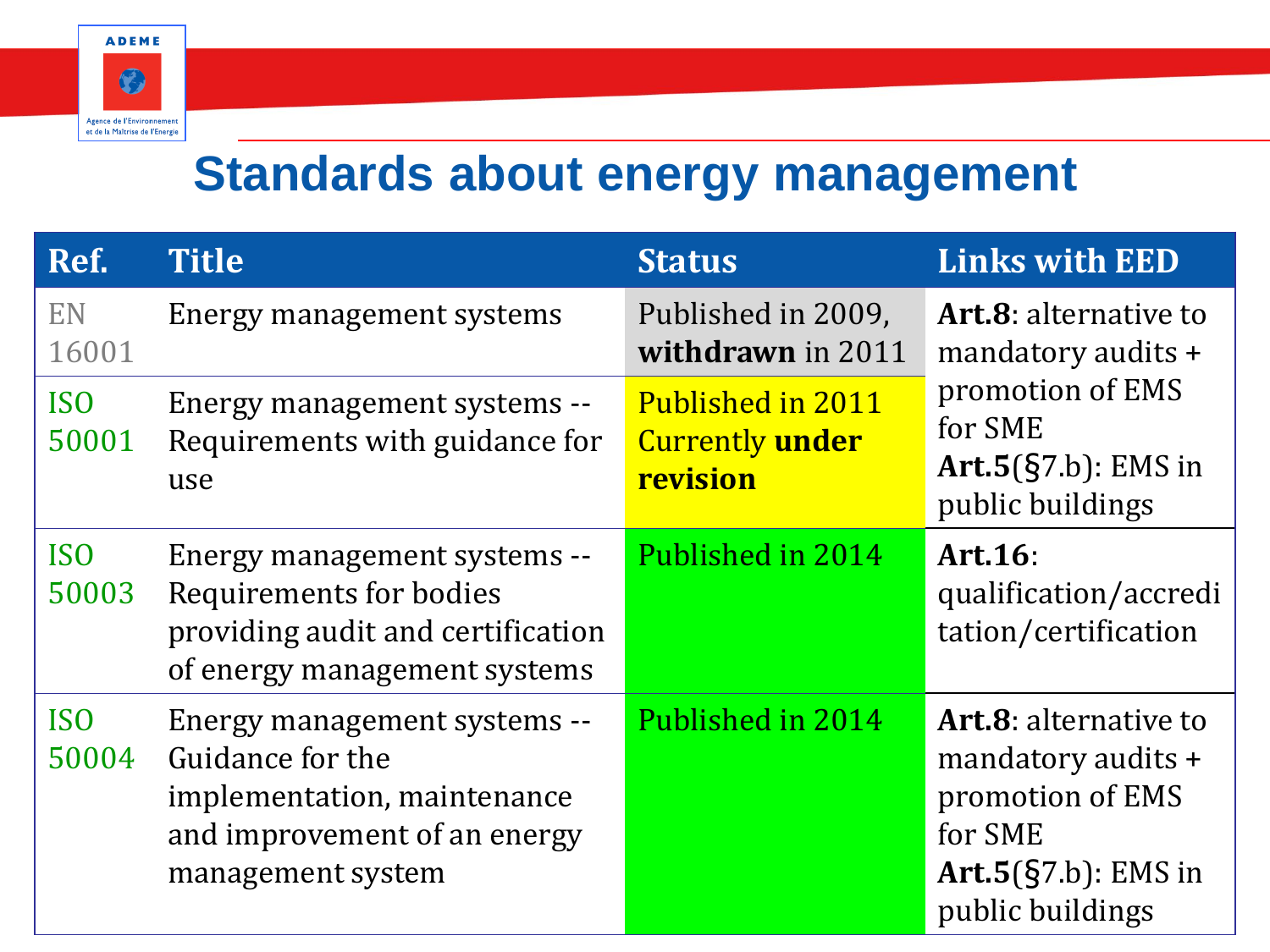

### **Standards about energy services**

| Ref.                | <b>Title</b>                                                                                                                   | <b>Status</b>                                                        | <b>Links with EED</b>                                                                                                             |
|---------------------|--------------------------------------------------------------------------------------------------------------------------------|----------------------------------------------------------------------|-----------------------------------------------------------------------------------------------------------------------------------|
| <b>EN</b><br>15900  | <b>Energy efficiency services</b><br>- Definitions and<br>requirements                                                         | Published in 2010                                                    | Art.2 (definitions)<br>Art.16 (qualification,<br>accreditation and<br>certification schemes)<br>+ promotion of energy<br>services |
| <b>ISO</b><br>50007 | Activities relating to<br>energy services --<br>Guidelines for the<br>assessment and<br>improvement of the<br>service to users | <b>Under preparation</b><br><i>(publication)</i><br>planned in 2017) | Art.16 (qualification,<br>accreditation and<br>certification schemes)<br>+ promotion of energy<br>services                        |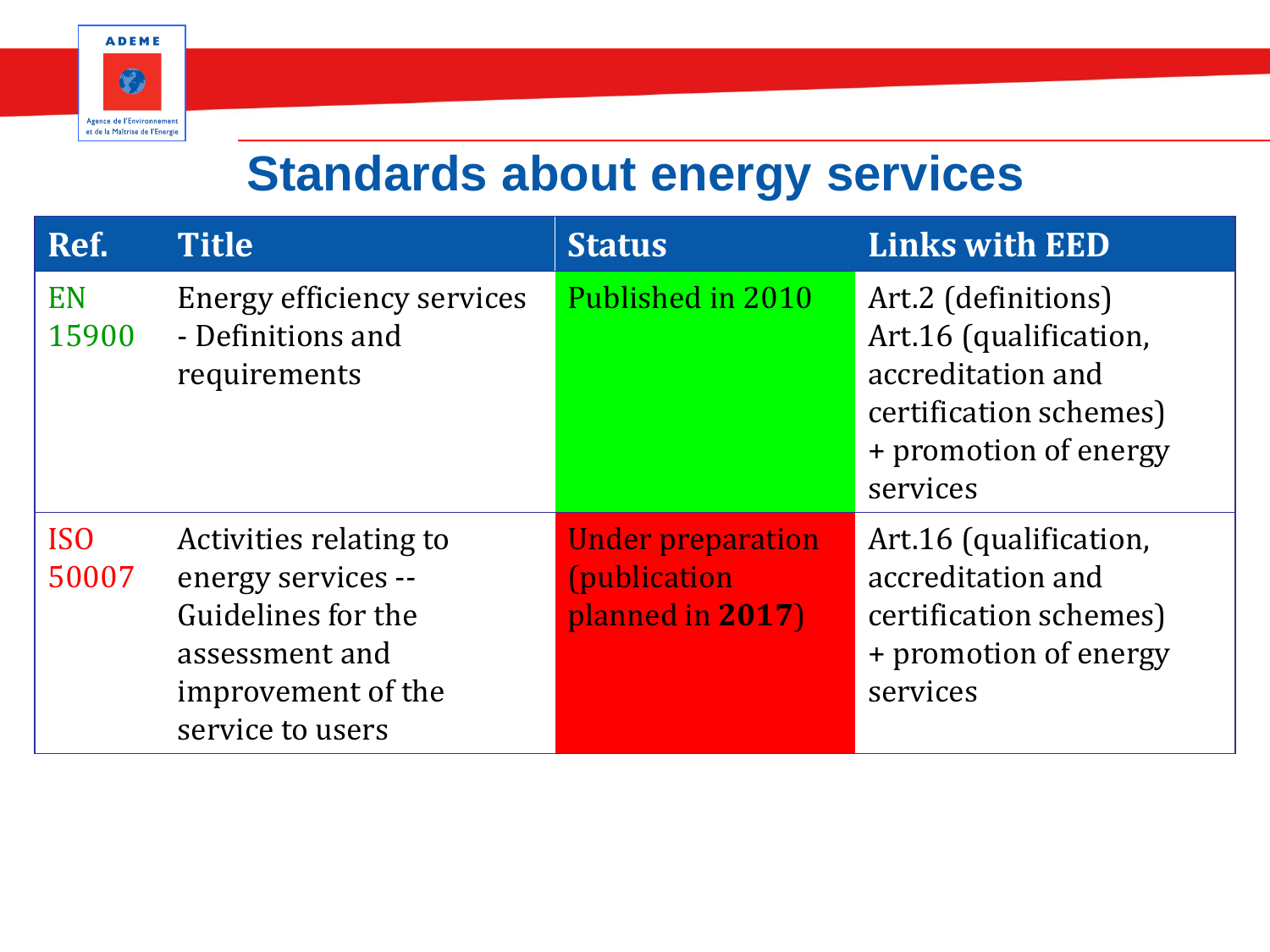

## **Standards about monitoring of energy performance**

| Ref.                     | <b>Title</b>                                                                                                                                                                   | <b>Status</b>                                                      | <b>Links with EED</b>                                                                                                              |
|--------------------------|--------------------------------------------------------------------------------------------------------------------------------------------------------------------------------|--------------------------------------------------------------------|------------------------------------------------------------------------------------------------------------------------------------|
| EN<br>16231              | Energy efficiency benchmarking<br>methodology                                                                                                                                  | Published in<br>2012                                               | <b>Indirect</b> links<br>(implementation of EMS;<br>monitoring of<br>achievements for art.5<br>and $art.7$ )                       |
| <b>ISO</b><br>50006      | Energy management systems --<br>Measuring energy performance using<br>energy baselines (EnB) and energy<br>performance indicators (EnPI) --<br>General principles and guidance | Published in<br>2014                                               |                                                                                                                                    |
| IS <sub>O</sub><br>50015 | Energy management systems --<br>Measurement and verification of<br>energy performance of organizations<br>-- General principles and guidance                                   | Published in<br>2014                                               |                                                                                                                                    |
| IS <sub>O</sub><br>50008 | Commercial building energy data<br>management for energy performance<br>-- Guidance for a systemic data<br>exchange approach                                                   | Under<br>preparation<br><i>(publication)</i><br>by end of<br>2018) | <b>Indirect</b> links<br>(implementation of art.5)<br>about public buildings,<br>and art. $9/10/11$ about<br>metering and billing) |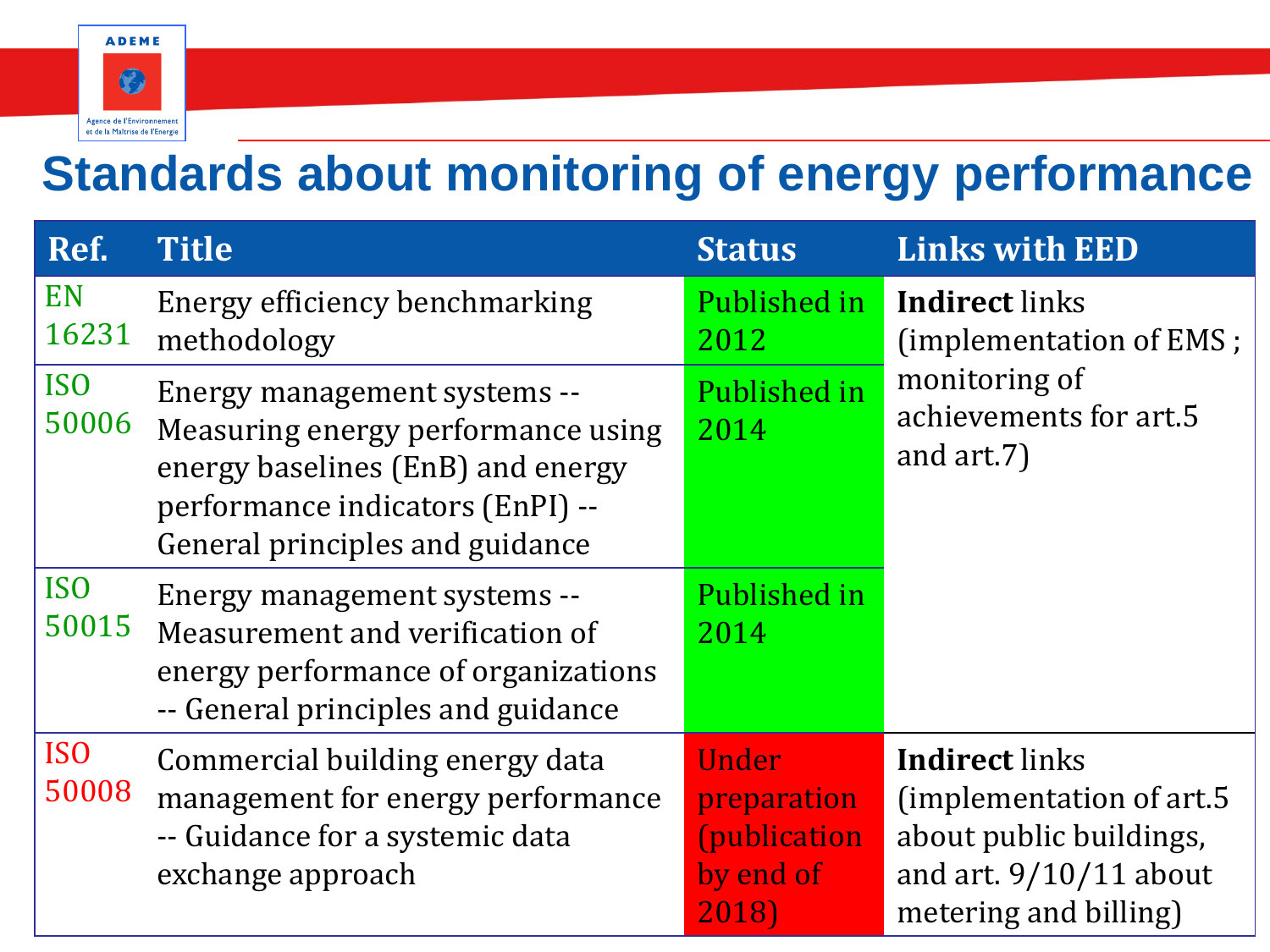

## **Standards about evaluation of energy savings**

| Ref.                     | <b>Title</b>                                                                                                                                        | <b>Status</b>                                            | <b>Links with EED</b>                                                  |
|--------------------------|-----------------------------------------------------------------------------------------------------------------------------------------------------|----------------------------------------------------------|------------------------------------------------------------------------|
| IS <sub>0</sub><br>17743 | Energy savings -- Definition of a<br>methodological framework applicable to<br>calculation and reporting on energy savings                          | Published in<br>2016                                     | Art.24: reporting<br>of expected<br>and/or achieved                    |
| EN<br>16212              | Energy Efficiency and Savings Calculation,<br>Top-down and Bottom-up Methods                                                                        | Published in<br>2012                                     | energy savings<br><b>Annex V:</b>                                      |
| <b>ISO</b><br>17742      | Energy efficiency and savings calculation<br>for countries, regions and cities                                                                      | Published in<br>2015                                     | common<br>principles for<br>calculating energy                         |
| <b>ISO</b><br>50049      | Calculation methods for energy efficiency<br>and energy consumption<br>variations at country, region and city levels:<br>relation to energy savings | Under<br>preparation<br><i>(publication)</i><br>in 2018) | savings for art.7<br><b>Annex XIV:</b><br>minimum<br>information to be |
|                          | and other factors                                                                                                                                   |                                                          | reported                                                               |

→ Standards that can be used for the assessment and reporting of energy savings at national level (for example for NEEAPs and annual reports)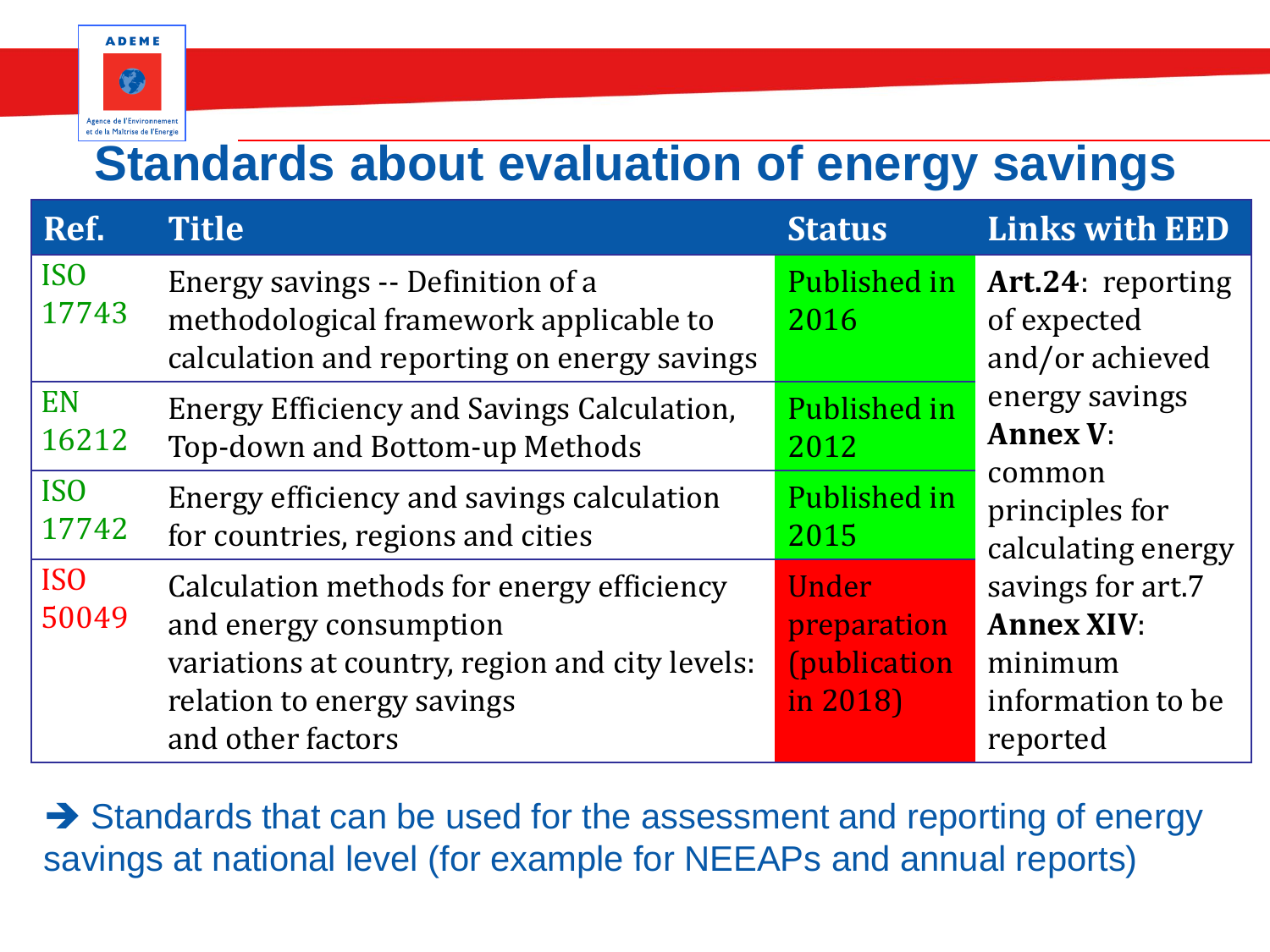

# **Standards about evaluation of energy savings**

| Ref.                | <b>Title</b>                                                                                                 | <b>Status</b>           | <b>Links with EED</b>                                                               |
|---------------------|--------------------------------------------------------------------------------------------------------------|-------------------------|-------------------------------------------------------------------------------------|
| <b>ISO</b><br>17741 | General technical rules for<br>measurement, calculation<br>and verification of energy<br>savings of projects | Published in<br>2016    | <b>Annex V: common principles</b><br>for calculating energy savings<br>for art.7    |
| <b>ISO</b><br>50047 | Energy savings -<br>Determination of energy<br>savings in organizations                                      | To be published<br>soon | <b>Art.8:</b> energy audits and EMS<br>Art.5: energy savings in public<br>buildings |

→ Standards mostly focused on Measurement & Verification (ex-post energy savings)

| Ref.         | <b>Title</b>                                                      | <b>Status</b>                                        | Links with EED                                                                                                  |
|--------------|-------------------------------------------------------------------|------------------------------------------------------|-----------------------------------------------------------------------------------------------------------------|
| ISO<br>50046 | General quantification<br>methods for predicted<br>energy savings | <b>Under preparation</b><br>(publication in<br>2018) | <b>Art.8: energy audits</b><br><b>Annex V: common</b><br>principles for calculating<br>energy savings for art.7 |

→ Standards that can be used for "deemed savings" (among other purposes)